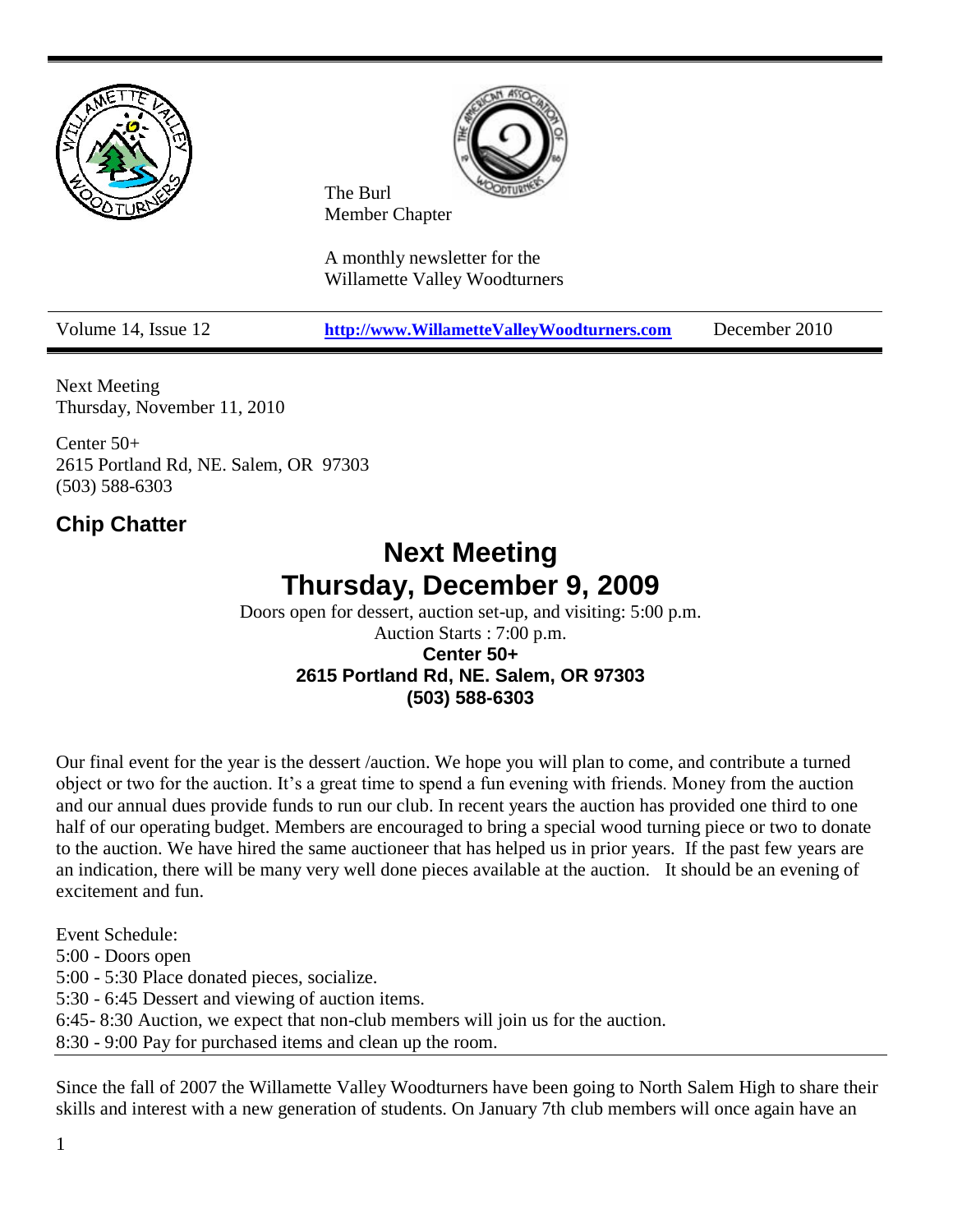opportunity to act as mentors. All of the members that have participated in the past have enjoyed the day. I will have an information sheet available at the December meeting. Please contact Dave Anderson at (503) 508-3181 if you are interested in participating.

We will be having a gavel contest during the January meeting. This is a heads up to all members who would like to enter a gavel in the contest. Additional information is further down in the BURL.

It is the time of year to pay your annual club dues. Please see the note from our Treasurer, Elling Hoem, further down in the BURL.

Paul Nees, a former club member passed away Nov. 11th. He had been courageously fighting an aggressive Cancer since June. The doctor had offered him little or no hope for the past six months.

Keep the wood turning and the chips flying.

Bruce Stangeby, President

### **2011 Annual Dues Deadline Quickly Approaching**

I wanted to remind everyone that the 2011 dues (\$30 per family) are due by January 1, 2011. Please use the updated membership application form from our club's web-site. You can access the application with just a couple of clicks. The application form **needs to be completely filled out** even though much of the information is the same as it was last year. Sometimes there are errors in our records and the application form is the easiest way we have of validating your contact information. Please fill out the application *(last page of this newsletter)* and send it with your \$30 check to my address which is printed on the application. I am asking everyone to take care of this as soon as possible to help me with the paperwork and to allow us to get the picture roster completed and printed in a timely manner. Thank you for your cooperation and your support. Also, thank you in advance for getting your renewal form and dues sent by December 31, 2010. I hope that you and your families all have a very wonderful holiday season. Merry Christmas and Happy New Year!

Elling Hoem WVW Treasurer

Special thanks to those of you who have already paid your 2011 dues. If you haven't already done so, please take a few moments to complete your renewal form *(last page of this newsletter)* and bring it to Thursday's meeting, or send it along with your \$30.00 check made out to **Willamette Valley Woodturners** to: Elling Hoem, WVW Treasurer, 3308 Hidden Valley Dr NW, Salem, OR 97304-2323.

#### **It's Gavel Making Time**

The January meeting is Gavel time. It's a little different this year as John Zwemke served as President for a portion of the year and Bruce Stangeby served the remainder.

John deserves a gavel as a memento so we should have our usual competition and let him pick if he wants the one he got last January, which Bruce has now, or, chose from this year's entries.

So get busy, sharpen your tools and start your lathes. I hope to see a big entry at the January meeting. There's no excuse not making one as I'm including a link to a tutorial, courtesy of Turned Treasures, on all you'll need to complete one!

[http://www.turnedtreasures.com/project.html/gavel\\_turning/gavel.html](http://www.turnedtreasures.com/project.html/gavel_turning/gavel.html) Nick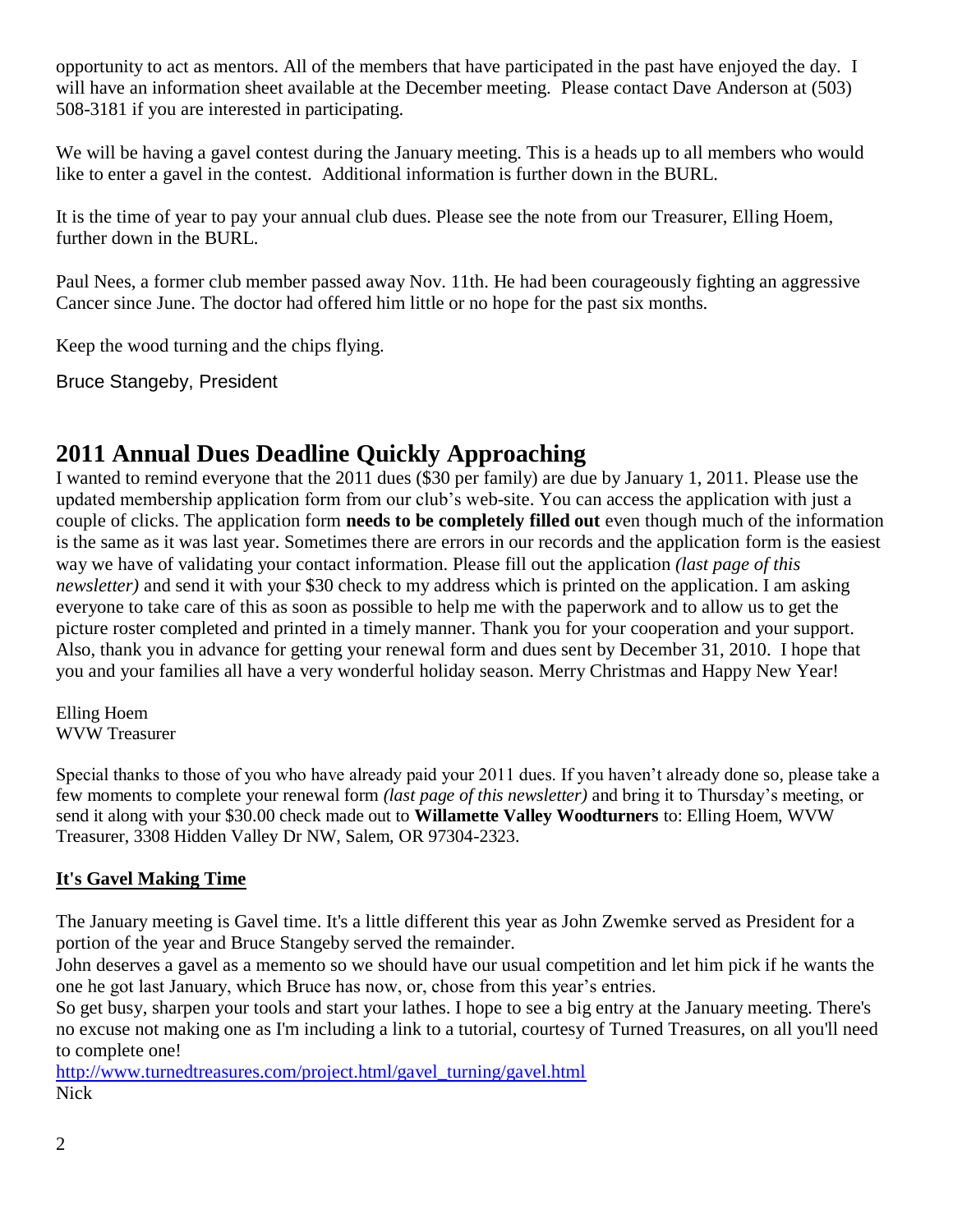# Club Business

### **Current & Upcoming Events**

#### **December** (Thursday, December 9, 2010)

#### Christmas auction

Over the years our December meeting, the club's annual Christmas auction, has evolved to be a social event. Everyone is encouraged to bring their spouses and any other guest they think would enjoy the evening. You are also encouraged to bring a special woodturning project or two to donate to the auction. Our dues are kept low in part because the auction has provided one third to one half of our budget needs. So, invite some friends, attend the auction, and buy some really nice Christmas presents.

# Membership Rewards (sorry, available to club members only)

#### *Library*

A friendly reminder to members with books and /or videos checked out from the library. Please return them at this next meeting.

#### *Wood Gathering*

Sign-up sheets will be available to indicate your availability to help with wood gathering. Anyone who learns of a tree or log that is available to the club should notify Jerry Lelack (503 510-1577) or Bob Hutchinson (503 508-3279). The intent is to gather wood, process it to usable pieces, store it at the home of Terry Gerros', and then make it available to members. Terry can be reached at 503 580-5013.

Jerry Lelack is still hoping for donations of mini-lathe size rounds, oblongs, or squares of any type of wood that will be used as gifts to new members – some way to get them started in the world of wood turning.

From Terry Gerros: I have managed to accumulate a number of turning blanks for sale from several people. Oh wait, I brought this on myself........what started out selling blanks for a buddy who is a disabled vet, has spiraled into......well, a lot of fun. So, listed below is what I have available. The blocks are close to wholesale price or below and consist primarily of figured walnut (both claro and English), ambrosia maple, persimmon, mimosa, black locust, myrtle wood, figured maple, maple burl, and figured myrtle wood. Most of the blocks are dried and waxed, ready to turn to a finished product. Some of the blocks are green, but waxed. Also available are stabilized pen blanks (figured maple, speckled maple, myrtle wood, buckeye burl), bottle stoppers (buckeye burl), and spindle stock of varying sizes and types of wood. You are welcome to come see the wood and purchase on Saturdays or at my discretion, please call to make sure I am available. I try to make it convenient for everyone, especially those who want to talk woodturning for a bit. My cell number is 503-580-5013.

All the walnut bowl blanks are 3" thick give or take a bit, and are both English and claro walnut, some have both types grafted together, lots of fiddle back, marbling. These blocks are cut from gunstock material.

Pricing for the walnut is as follows:

| $8 \times 8$ \$8.00    |
|------------------------|
| $9x9\$10.00$           |
| 10 x 10\$12.00         |
| $11 \times 11$ \$14.00 |
|                        |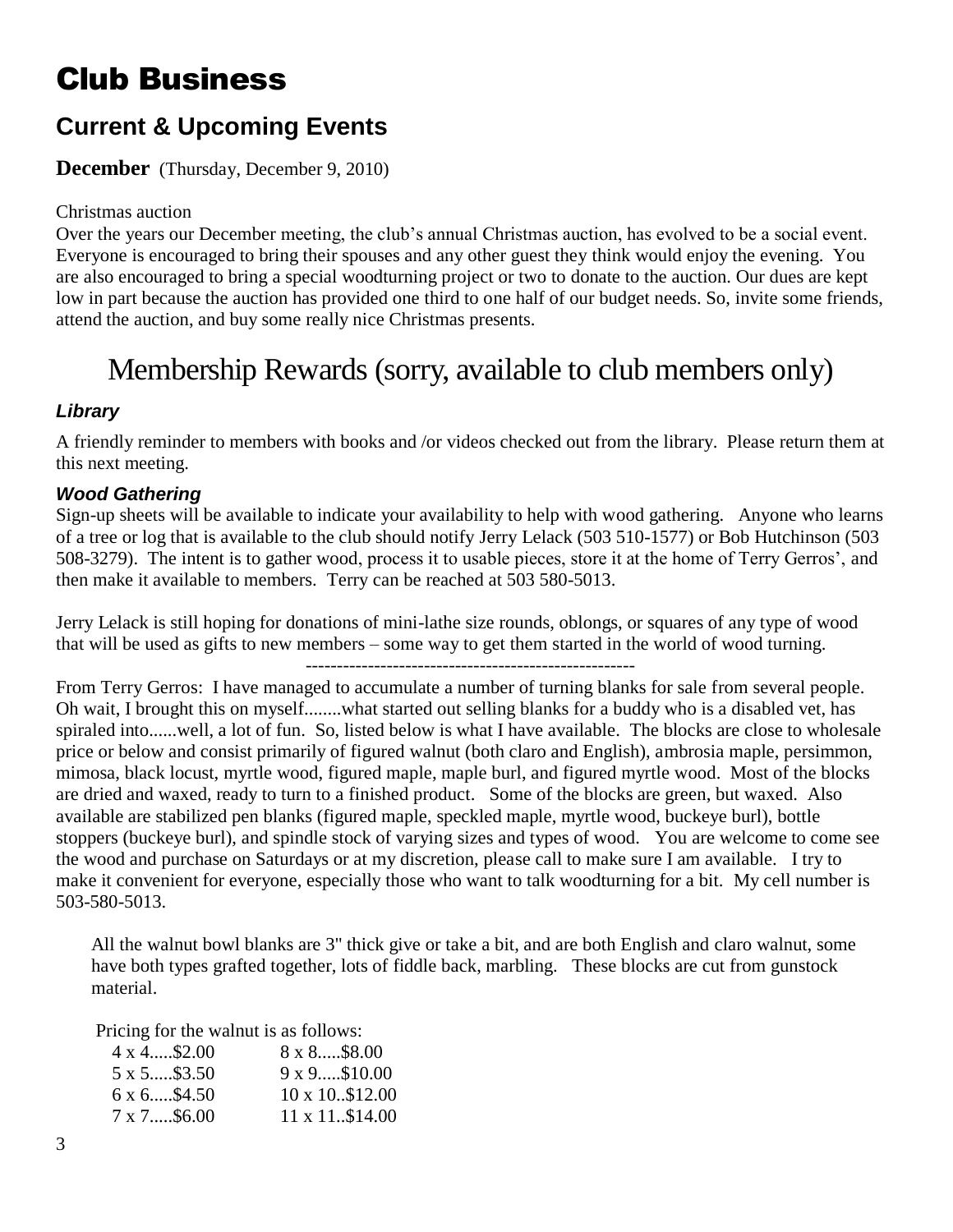I also have the following: Stabilized pen blanks... $3/4 \times 3/4 \times 5$  \$2.50 each Bottle stoppers............3/\$1.00

The other blanks have the price marked on them. So if you are looking for some killer blanks, give me a call.

#### *Workshops / Presentations*

#### None posted at this time.

#### *Supplies*

The club purchases a few supplies in bulk and sells it to members at club cost. We routinely have superglue (\$5), black or brown superglue (\$10) accelerator (\$6) and Anchor Seal (\$10/gal). Recently the club purchased a small supply of half round protractors (\$6) used to measure the angle ground on a tool, HSS rods (\$3)  $\frac{1}{4}$ " x 8" used to make the round skews demonstrated by Bill McCoy at the October meeting, and depth gauge (\$5). Bob Quadros will have the resale items still available at the meeting. Please bring the correct change for the items you want.

#### **Club Member Discounts**

From Terry Gerros: Club orders will be going out on **December 13th**. If our order equals or exceeds \$1,000, Craft Supply gives us a 13% discount plus free shipping. If you order from the sales items, you will receive the club discount in addition to the sale discount, making many items available at very attractive prices. VICMARC CHUCKS ARE ON SALE AT CRAFT SUPPLY THIS ORDER ONLY 15% DISCOUNT. NO ADDITIONAL 13%!!! This is a special deal offered to our club.

Club members are registered with Klingspor's Woodworking Shop at [www.woodworkingshop.com](http://www.woodworkingshop.com/)or 800- 228-0000, they have your name and will give you a 10% discount.

Hartville Tool will give club members a 20% discount for the next year and a 15% discount after that: [www.hartvilletool.com](http://www.hartvilletool.com/)or 800-345-2396

If you show your club card at checkout time to the cashier at Woodcraft in Tigard they will give you a 10% discount (may not apply to some machinery).

Exotic wood is offering a discount of 15% off any orders placed at: [www.exoticwoodsusa.com](http://www.exoticwoodsusa.com/) . (This includes sale items and free shipping on orders over \$300). Use promo code ewusaAAW

#### Minutes of the Willamette Valley Woodturners Association Meeting on 10-11-10, 6:30 PM.

The meeting was held on November 11, 2010, and was called to order by President Stangeby at 6:30 PM. The Pledge of Allegiance was stated by all members. This being Veteran's Day, President Stangeby asked all members and visitors who are veterans to stand and be recognized. A large number in the audience stood and were appreciated by all. President Stangeby then asked for a moment of silence to recognize all Veterans who have paid the ultimate sacrifice for our Countries Freedom and Democracy. President Stangeby is to be commended for his recognition of our Veterans!

President Stangeby then asked for all new members and visitors to stand and introduce themselves to the membership. We had two new members, Bill Adams from Salem and Manuel "Manny" Rodriguez from Wilsonville. Visitors included Eugene Hause from Keizer, Bob Hampton from Salem, Dave Goetz from Willamina, and Mike Smith from North Carolina. (For those interested Mike Smith also sells wood for wood turners and has a small inventory located at the home of Terry Gerros.)

President Stangeby then announced that tonight was the time for election of officers for the next year, 2011. President Stangeby said that the Club's nominating committee talked with members of the club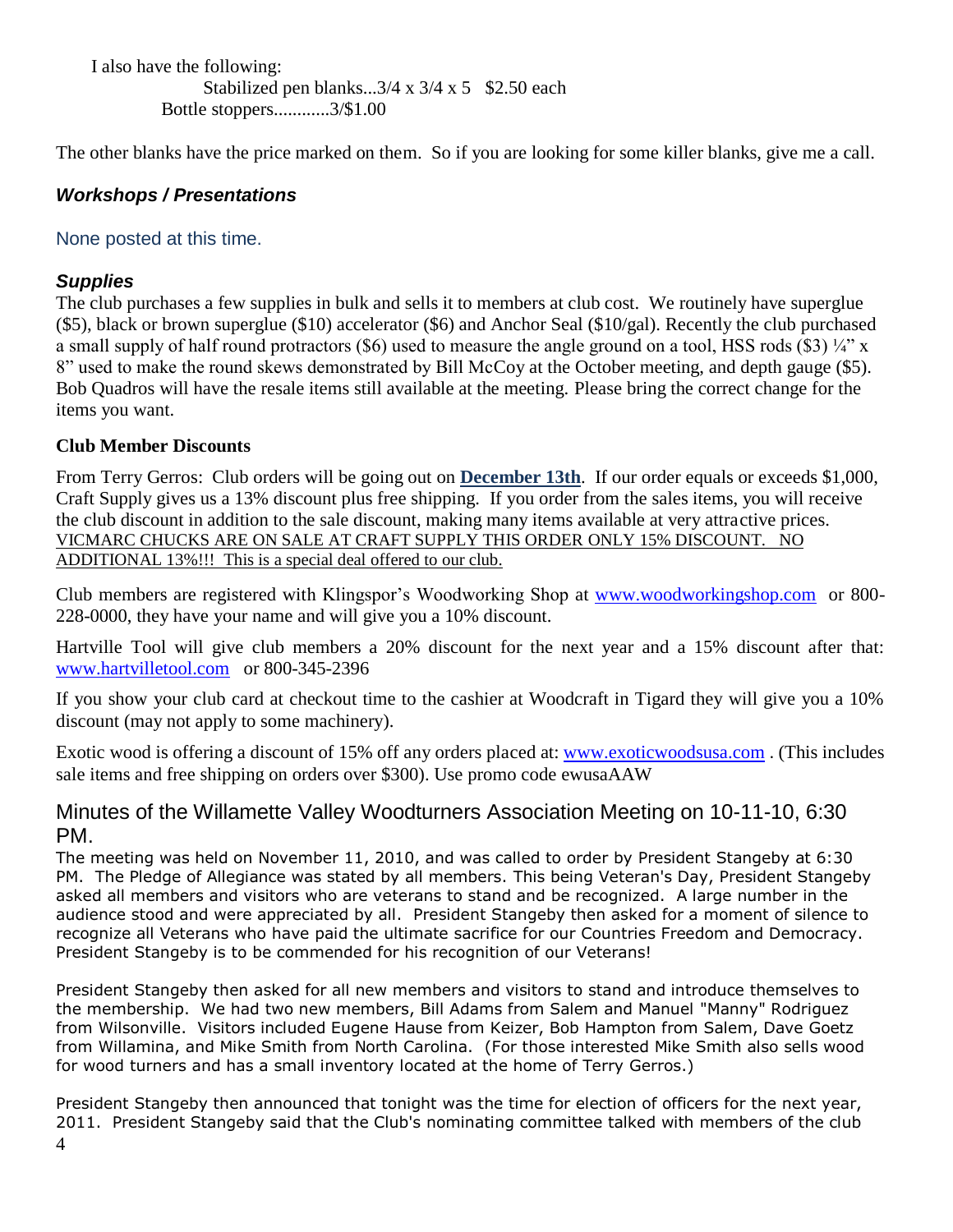and selected candidates which were then presented to the Club's Board who approved the slate of candidates. These candidates were then announced to the Club during our last meeting in October of 2010 and the list was printed in the Club's monthly newsletter in the November edition of "The Burl." Each of the nominated members have spoken to one or more of the nominating committee members and all have agreed to serve in the positions for which they have been nominated if elected. President Stangeby then introduced the members as follows:

President: Bruce Stangeby, running for his second term Vice President: Terry Gerros, running for his first term Secretary: Rick Lyle, running for his first term

Treasurer: Elling Hoem who was appointed as Treasurer for the last two months of this year and running for his first full term for next year

Board Position I: Jerry Lelack running for his second term

Board Position II: Bob Hutchinson running for his first term

After these introductions President Stangeby then asked if there were any other nominations to include to the list and no one put forth any other nominations. Hearing no other nominations President Stangeby then asked all those in favor of the presented slate of Officers for the year 2011 to raise their hands and the membership unanimously voted for the entire slate of new Officers. There was no one opposed. Therefore, the above listed slate of Officers will take office in January of 2011.

President Stangeby also announced that our current Treasurer, Gary McGuire, was stepping down immediately due to personal reasons. President Stangeby then announced that he has appointed Elling Hoem to be Treasurer for the remainder of this year, 2010. President Stangeby advised that the club needs to update the signature cards for the Clubs bank account. He stated that Gary McGuire and Jon Zwenke will be removed as signees of the account and Elling Hoem and Bruce Stangeby will be added as signees.

After Club business was completed the members were informed that there was a recent wood gathering and wood was currently available behind Terry Gerros' Clinic. We have black walnut, apple, sweet gum, and silver maple. Some members said that this wood is very high in quality and nicely figured and in reasonably sized rounds. As usual, this wood is available only for current members. Please help yourself but please be considerate of members when taking a few pieces.

Other announcements included the upcoming skills building classes taught by Walt Thies on November 20 and 21. The class is directed at making bottle stoppers and several types of Christmas ornaments, tool handles, and small bowls if time permits.

There are also mentoring opportunities on Friday, January 7, 2011, at North Salem High School. Club members have done this in the past and it is directed to high school students interested in woodturning. This is a very valuable experience for the students AND club members. The students are enthusiastic about learning woodturning and we have an opportunity to make a difference in a teens life. If you can, please sign up.

We also have a signup sheet available for members to indicate interest in the basics of woodturning to include sharpening, basic cuts, small projects, etc. Classes are then developed and taught by members who volunteer their time. There is a small fee for students for materials and to support the classes. Any members willing to volunteer their time please contact President Stangeby. These classes will be offered and announced when there are enough to fill the classes.

REMEMBER: Club dues for the coming year are due BEFORE January 1, 2011. You will also need to complete a new application form which can be downloaded from our website or you can obtain one from our Treasurer, Elling Hoem. You also have the option of mailing the application and your check or money order to the address on the application. The reason for completing a new application is to help us update new information and to facilitate a new roster with current and valid information about our members.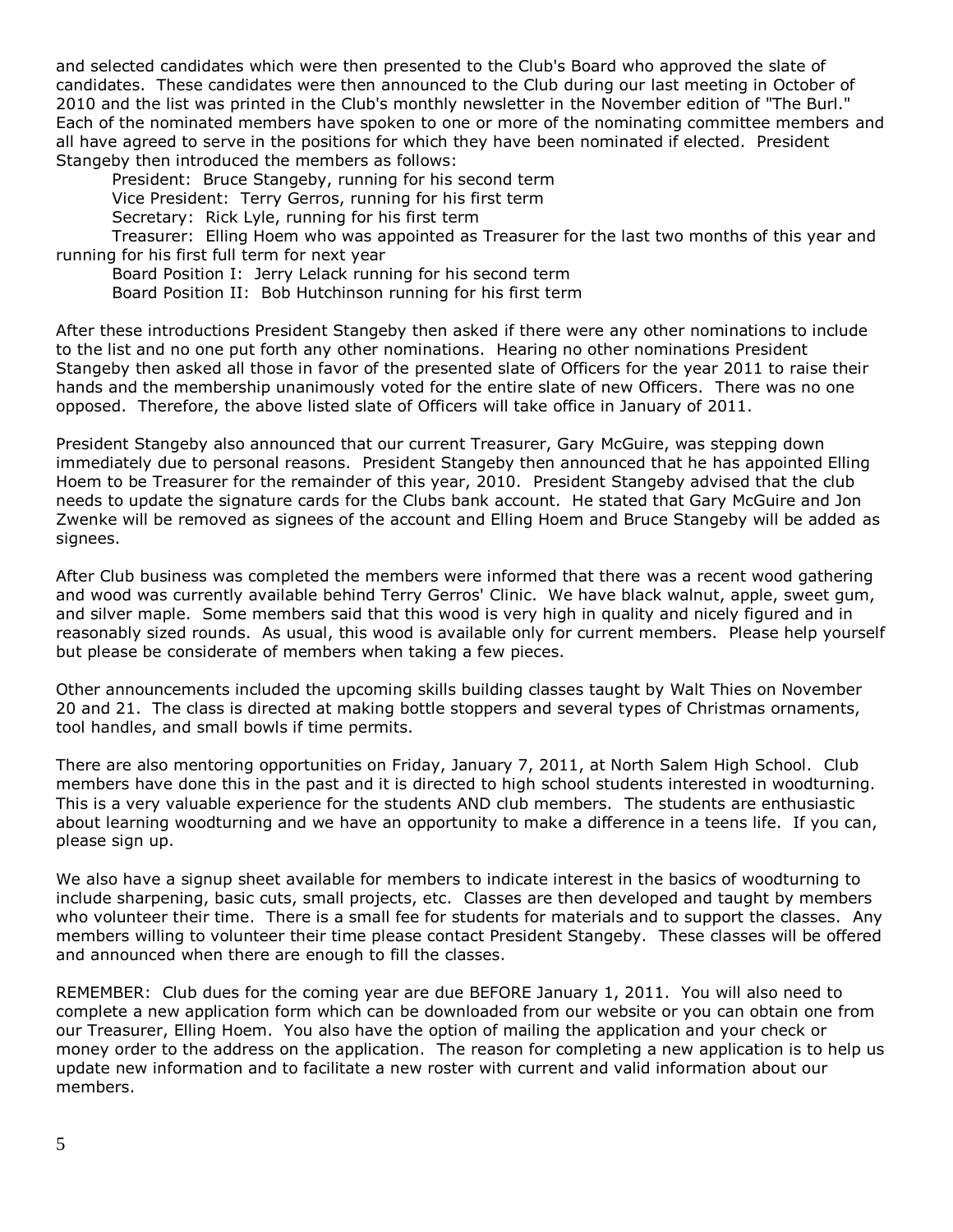END OF THE YEAR AUCTION! We really need for you to make some of your signature masterpieces and donate them for the auction. This is the biggest money maker for your Club and the largest single source of our Clubs income. The more objects we have to auction the more money we have for activities for the upcoming year. Please donate and come to the auction which will be during our next meeting in December.

Our presentation of the evening was offered by Dean Jordon who gave an informative lecture and demonstration on marbling. Dean discussed a variety of marbling techniques and explained the different chemicals needed for each process. Dean emphasized that the wood to be marbled needs to be completely sanded before any of the chemicals are applied to the wood. Sanding after the marbling application will sand off the paint. Dean also thoroughly discussed the different chemicals and the application of each and their importance to each process. A list of necessary products was presented along with where to obtain the chemicals. Dean gave several demonstrations of the processes he prefers and marbled several different pieces. His presentation was very informative and enjoyed by all.

 $\mathbf{L}$ 

The meeting concluded at 8:30 PM after the monthly raffle for wood.

Rick Lyle, Acting Secretary

Burl is a Publication of the Willamette Valley Woodturners

| <b>Executive Board</b>                  |                                                  |                     |                                  |
|-----------------------------------------|--------------------------------------------------|---------------------|----------------------------------|
| President                               | <b>Bruce Stangeby</b>                            | Coordinators        | Rick Harris (High School mentor) |
| Vice President                          | Nick Stagg                                       |                     | Myron Yancey (Steam Up)          |
| Secretary                               | Don Larson                                       |                     | Bob Hutchinson (State Fair)      |
| Treasurer                               | Elling Hoem                                      | New Members         | <b>Bob Garvey</b>                |
| <b>Board Member</b>                     | Jerry Lelack                                     |                     | <b>Tom Morrison</b>              |
| <b>Board Member</b>                     | <b>Myron Yancey</b>                              | Facilities          | Dave Hanselman                   |
|                                         |                                                  | <b>Calling Tree</b> | Carl Rodney                      |
| <b>Non-Executive Positions</b>          |                                                  |                     |                                  |
| Newsletter Editor                       | <b>Bob Thompson</b>                              | Video               | Nick Stagg                       |
| Website Support                         | <b>Todd Yunker</b>                               |                     |                                  |
| Librarian                               | Pete Peterson                                    |                     |                                  |
|                                         | <b>Terry Gerros</b>                              |                     |                                  |
| <b>Wood Gathering</b>                   | Jerry Lelack                                     |                     |                                  |
| Send dues & other financial matters to: |                                                  |                     |                                  |
| Elling Hoem                             |                                                  |                     |                                  |
| 3308 Hidden Valley Dr NW                |                                                  |                     |                                  |
| Salem, OR 97304-2323                    |                                                  |                     |                                  |
|                                         | Checks payable to: Willamette Valley Woodturners |                     |                                  |
| Send all other club correspondence to:  |                                                  |                     |                                  |
| <b>Bruce Stangeby (WVW President)</b>   |                                                  |                     |                                  |

432 Stoneway Dr. NW Salem, OR 97304

email: [bstangeby@comcast.net](mailto:bstangeby@comcast.net)